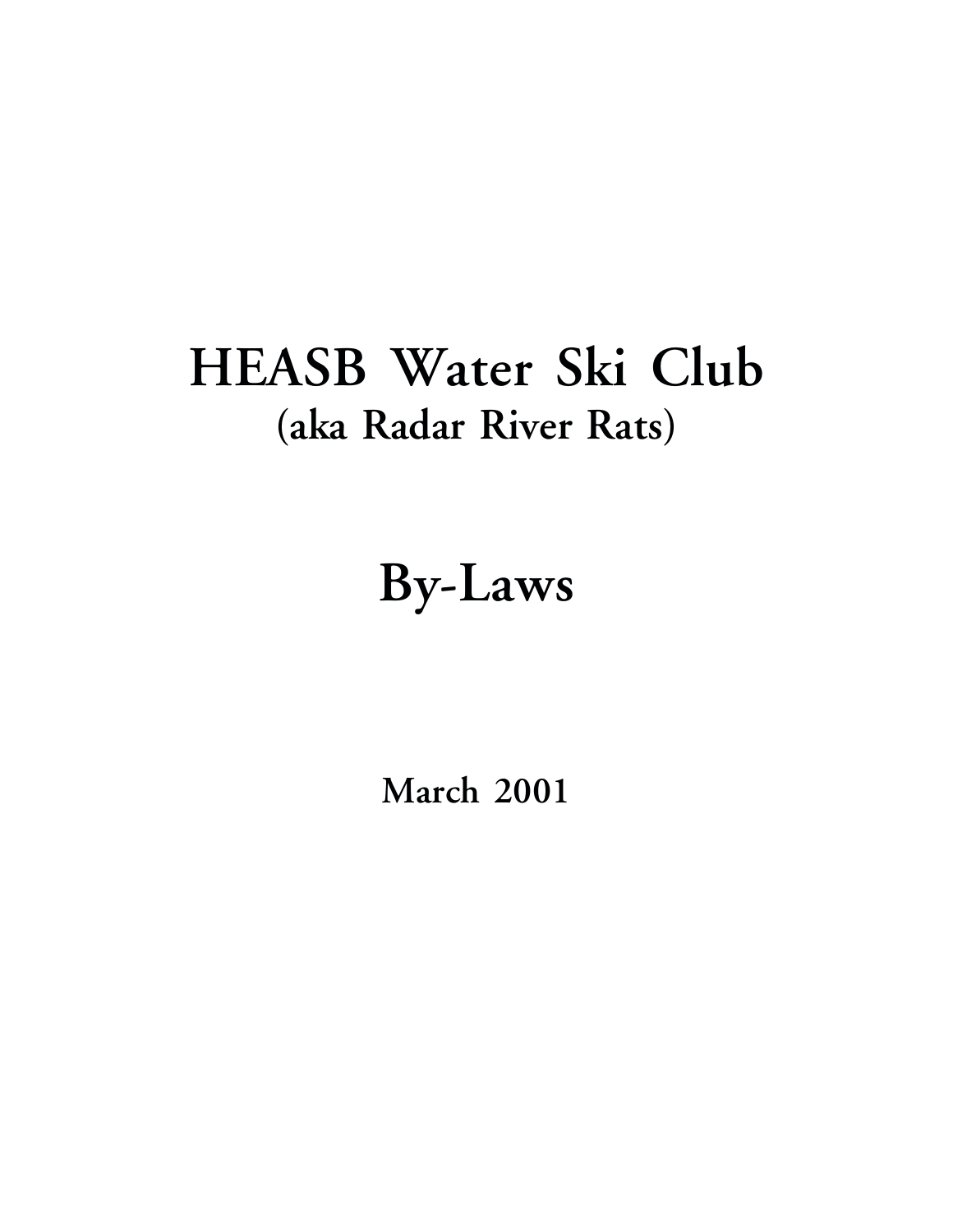# **ARTICLE I**

#### **Name**

The organization shall be known as the El Segundo Association South Bay (HEASB) Water Ski Club, (HEASB Water Ski Club or CLUB), and is a suborganization of the Hughes Employees Association (HEA), a non-profit organization, and the Raytheon Employees Association (REA), a non-profit organization, and the Association of Boeing Employee Satellite Systems (ABESS), a non-profit organization.

# **ARTICLE II**

#### **Purpose**

The purpose of the CLUB is to promote water skiing activities for the enjoyment of its members. The CLUB shall be a non-profit organization contemplating neither profit nor gain, collectively or individually.

# **ARTICLE III**

## **Membership**

Membership begins on the first day of May and ends on the last day of April of the following year. The Executive Board, by unanimous vote, can deny or retract a person's membership for flagrant or continuous failure to follow CLUB rules on organized ski trips.

All activities and benefits of the CLUB shall be extended to all members.

# **ARTICLE IV**

#### **Dues**

Annual dues shall be payable on or before the first day of May of each year by all renewing members. Dues paid after 1 November but before 1 May shall allow full membership during the current and the next membership year.

The amount of dues may be changed by three-fourths majority of the entire Executive Board. All Board member shall be given advance notice of a vote to change dues at least one week prior to the vote.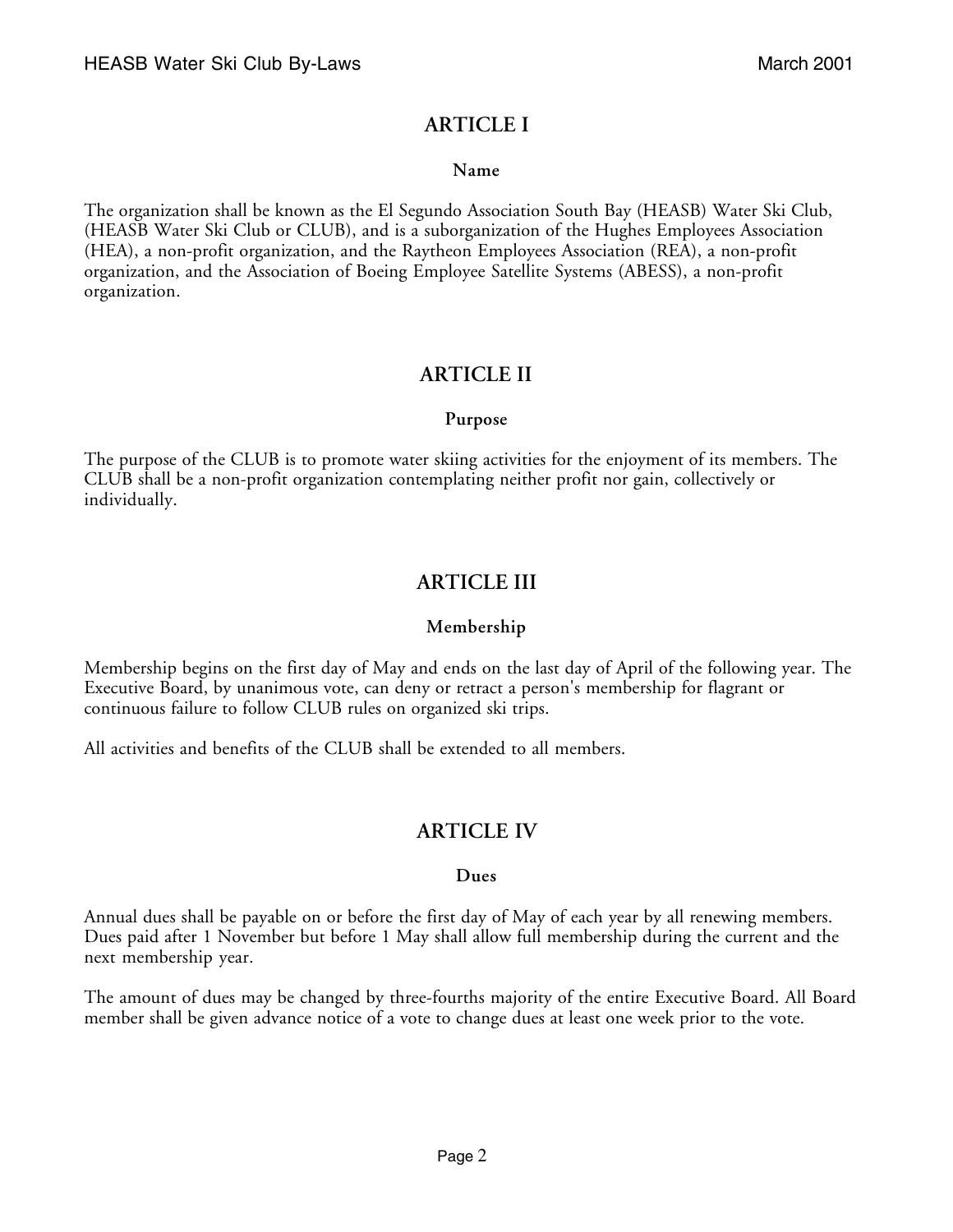# **ARTICLE V**

#### **Meetings of Members**

Regular meeting shall be held at least once each month from May through September or more frequently as called by the Executive Board. The day, time, and place shall be selected by the President and announced at least one week prior to the meeting.

# **ARTICLE VI**

#### **Fiscal Year**

The Fiscal Year begins on the first day of March and ends on the last day of February of the following calendar year.

# **ARTICLE VII**

#### **Affiliations**

When passed by a two-thirds vote of the Executive Board, the CLUB may become affiliated with any national, regional, or local organization whose purpose is to encourage and develop water skiing through the support of organized water skiing. Disaffiliation with a previously approved organization can be effected by a majority vote of the Executive Board.

# **ARTICLE VIII**

## **Officers**

**Section 1 Officers**

The Officers of the CLUB shall be:

President Vice-President Secretary Treasurer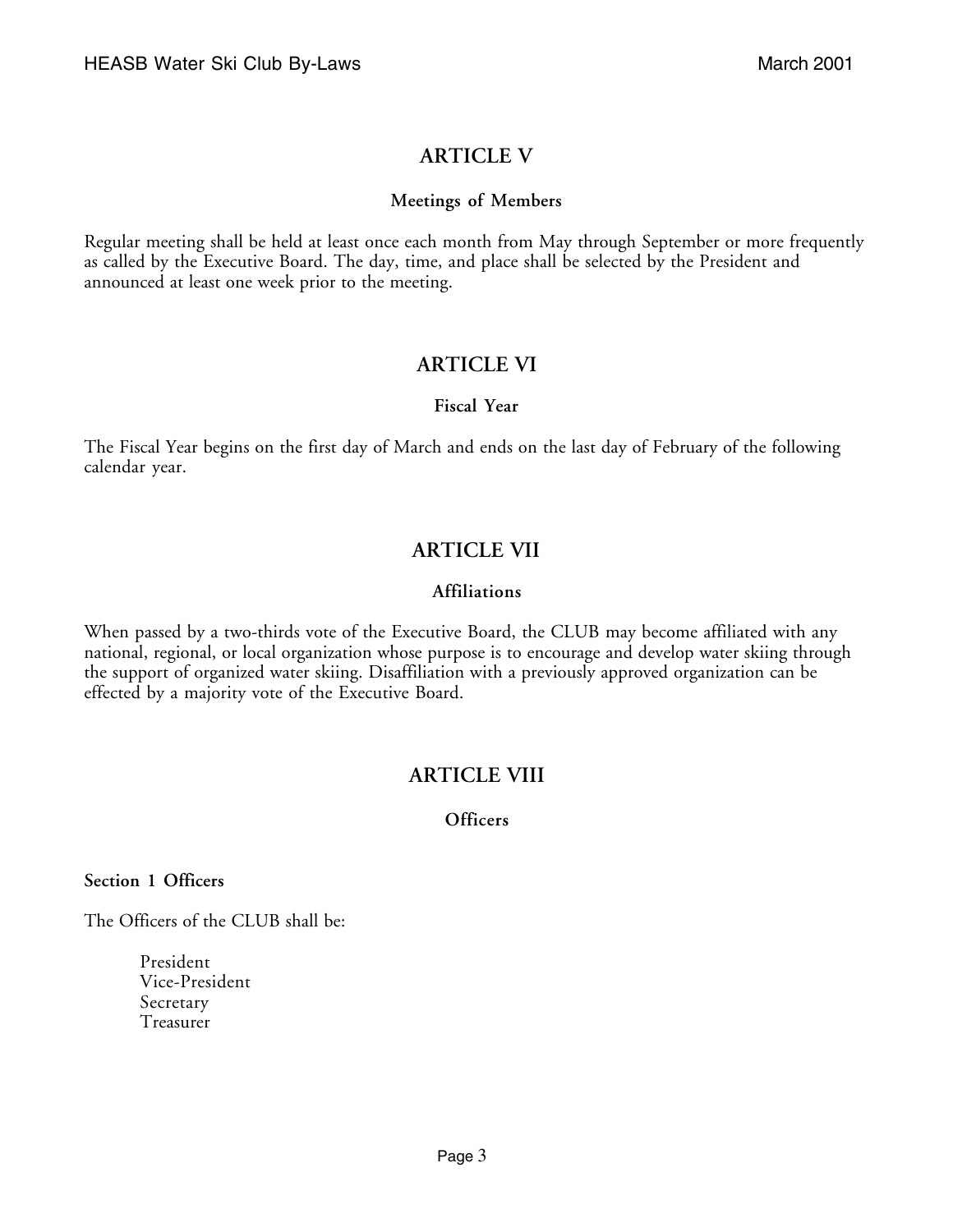#### **Section 2 Election**

All Officers shall be elected annually by ballot during a designated period between November and the following March, by a plurality of the votes cast by the members. In the case of a tie (no plurality), the election shall be decided by a fair toss of a coin. All votes cast must be counted. The vote is final when the results become known. The elected officers shall take office at the beginning of the Fiscal Year.

An election chairperson shall be nominated by a majority of the Executive Board. The election chairperson is responsible for the preparation, distribution, collection, and counting of ballots. The election chairperson shall designate a closing date for the election that allows reasonable time for all members to vote.

In the case where an election is disputed, the existing Executive Board shall by three-fourths majority resolve the dispute. If the Executive Board cannot resolve the dispute, the HEA, REA or ABESS shall act as referee and their decision is final.

Each Officer shall hold office until replaced by a valid election or until he/she shall resign, be removed, or otherwise be disqualified to serve, whichever occurs first.

#### **Section 3 Removal of Officers**

Recall of Officers may be initiated by written request signed by at least fifteen percent of the members or a majority of the officers.

An automatic recall vote shall be instituted when one Officer misses any two of four consecutive Executive Board Meetings without advanced exception by the presiding Officer of the Executive Board. Upon initiation of recall, officers will be removed from office by a two-thirds vote of the members in a valid recall election.

#### **Section 4 Vacancies**

Vacancies occurring in the elective offices shall be filled by a two-thirds vote of the remaining Officers.

## **Section 5 President**

The President shall be the executive officer of the CLUB. Subject to the control of the Executive Board, the President shall be responsible for the general supervision, direction and control of the affairs of the CLUB. The President shall preside at all regular and Executive Board Meetings. The President shall be responsible for maintaining contact with the Clubs Chairman of the HEA, REA and ABESS.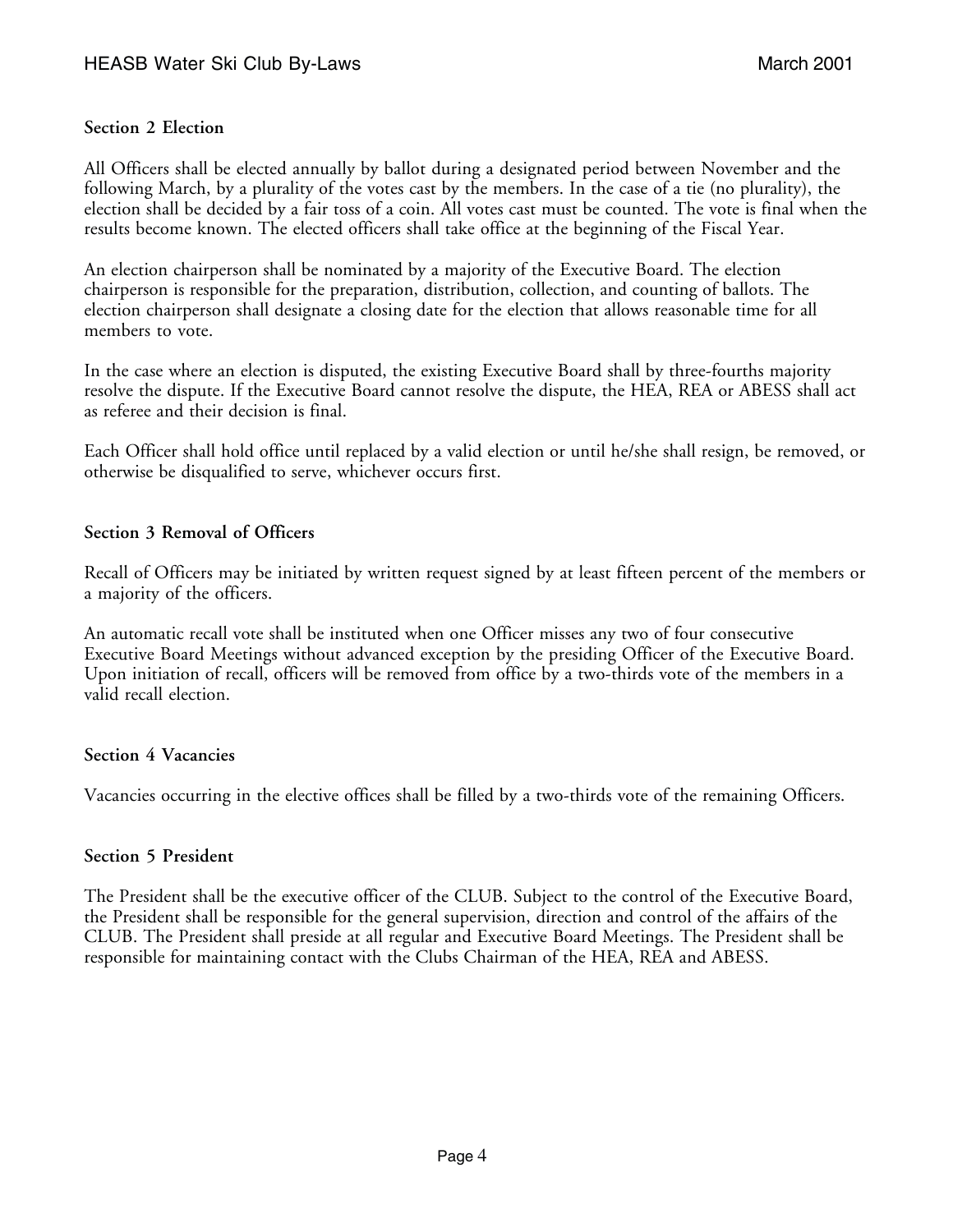## HEASB Water Ski Club By-Laws March 2001

#### **Section 6 Vice President**

The Vice President shall in the absence or disability of the President, perform all the duties of the President. When so acting, the Vice President shall have the powers of and be subject to the restrictions upon the President. In addition, the Vice President shall act a parliamentarian for the CLUB. The Vice President shall also maintain contacts with publicity outlets.

#### **Section 7 Secretary**

The Secretary shall take the minutes of all Executive Board meetings, including how called or authorized, notice given thereof, place and time of meetings, the names of those Executive Board members present, and shall keep a book of such minutes.

The Secretary shall keep a copy of these By-Laws, as amended to date, which shall be available for inspection by members at all reasonable times.

The Secretary shall substitute for the Treasurer if the Treasurer is absent from any board meeting.

#### **Section 8 Treasurer**

The Treasurer shall be the custodian of the CLUB funds, and shall keep an itemized account of all receipts and expenditures. Money shall be collected by check and the canceled check shall serve as a receipt. When absolutely necessary, cash may be accepted. Expenditures shall only be made pursuant to resolutions of the Executive Board and shall be supported by vouchers. All checks must be signed by the President, Vice President, Secretary, or the Treasurer.

The Treasurer, with the concurrence of another Officer, may authorize and pay miscellaneous expenditures up to a hundred dollars per week when consultation of the Executive Board is not practical. At no time shall CLUB funds be co-mingled with personal funds.

The Treasurer shall supervise the collection of funds to ensure that sound accounting practices are followed. The records of the Treasurer shall be available for inspection by the members at all reasonable times.

The Treasurer shall substitute for the Secretary if the Secretary is absent from any board meeting.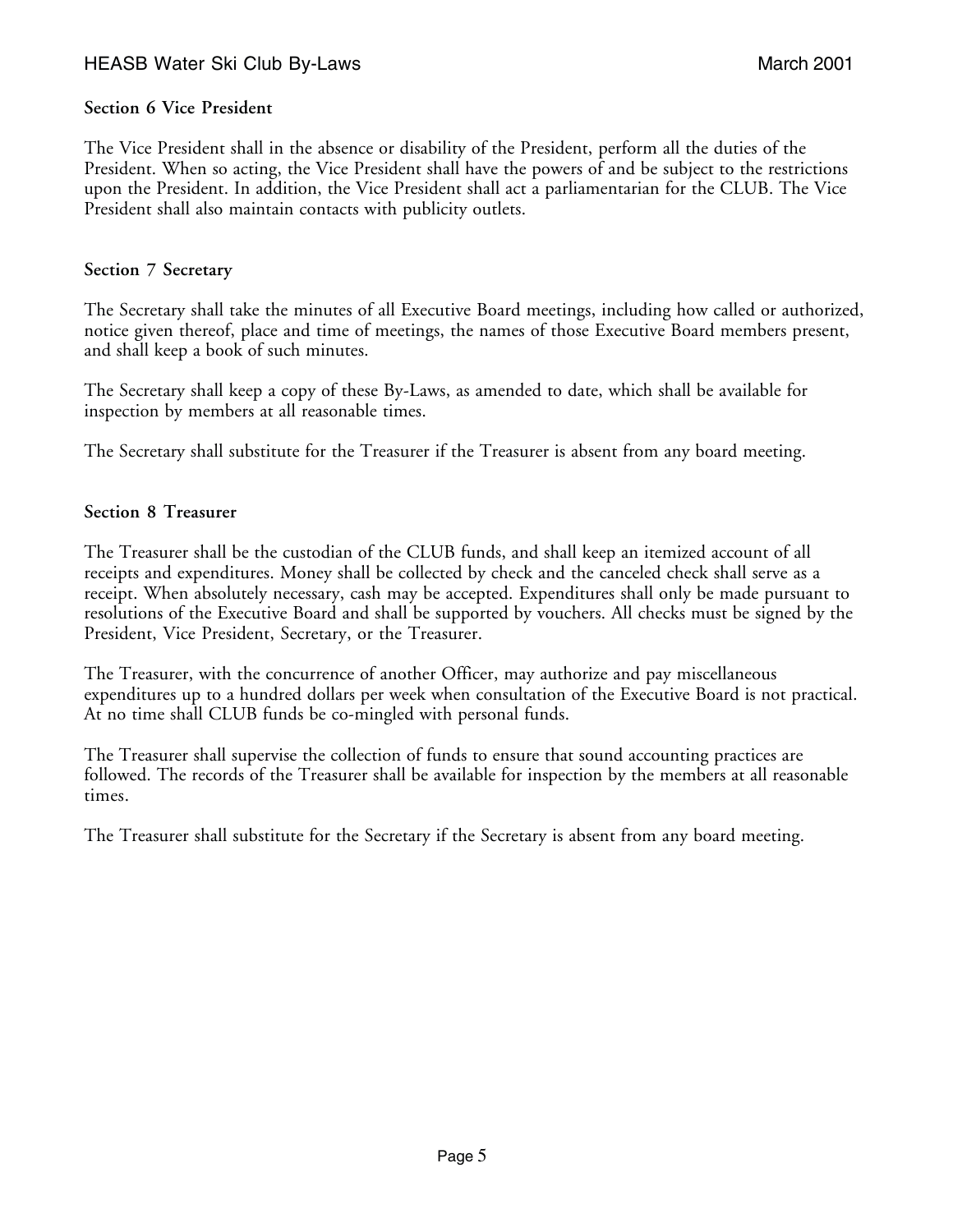# **ARTICLE IX**

## **Executive Board**

#### **Section 1 Purpose**

The purpose of the Executive Board is to develop projects, policies, and personnel to perform the activities of the CLUB.

## **Section 2 Members**

The Executive Board shall consist of all Officers and any Standing Committee Chairpersons approved by the officers. There shall be one vote allowed for each person on the Executive Board.

#### **Section 3 Meetings**

The Executive Board shall meet at a time and place scheduled by the President. The meetings shall be announced to the membership at least one week in advance. Emergency Executive Board Meetings can be called at any time by the President if there are urgent matters that cannot wait for a scheduled meeting. Any motion brought before the Executive Board shall be decided by a simple majority of the Executive Board present at any meeting at which a quorum is present, except as otherwise specified in these By-Laws.

Any Officer who is unable to attend an Executive Board meeting can designate, by written proxy, another person to take their place. The proxy shall designate any voting rights.

## **Section 4 Quorum**

A quorum shall consist of a majority of the Officers.

## **Section 5 Approval of Minutes**

The minutes of any meeting of the Executive Board must be read and approved by a majority of the Board in the following regularly scheduled Executive Board Meeting. Section 6 Order of Business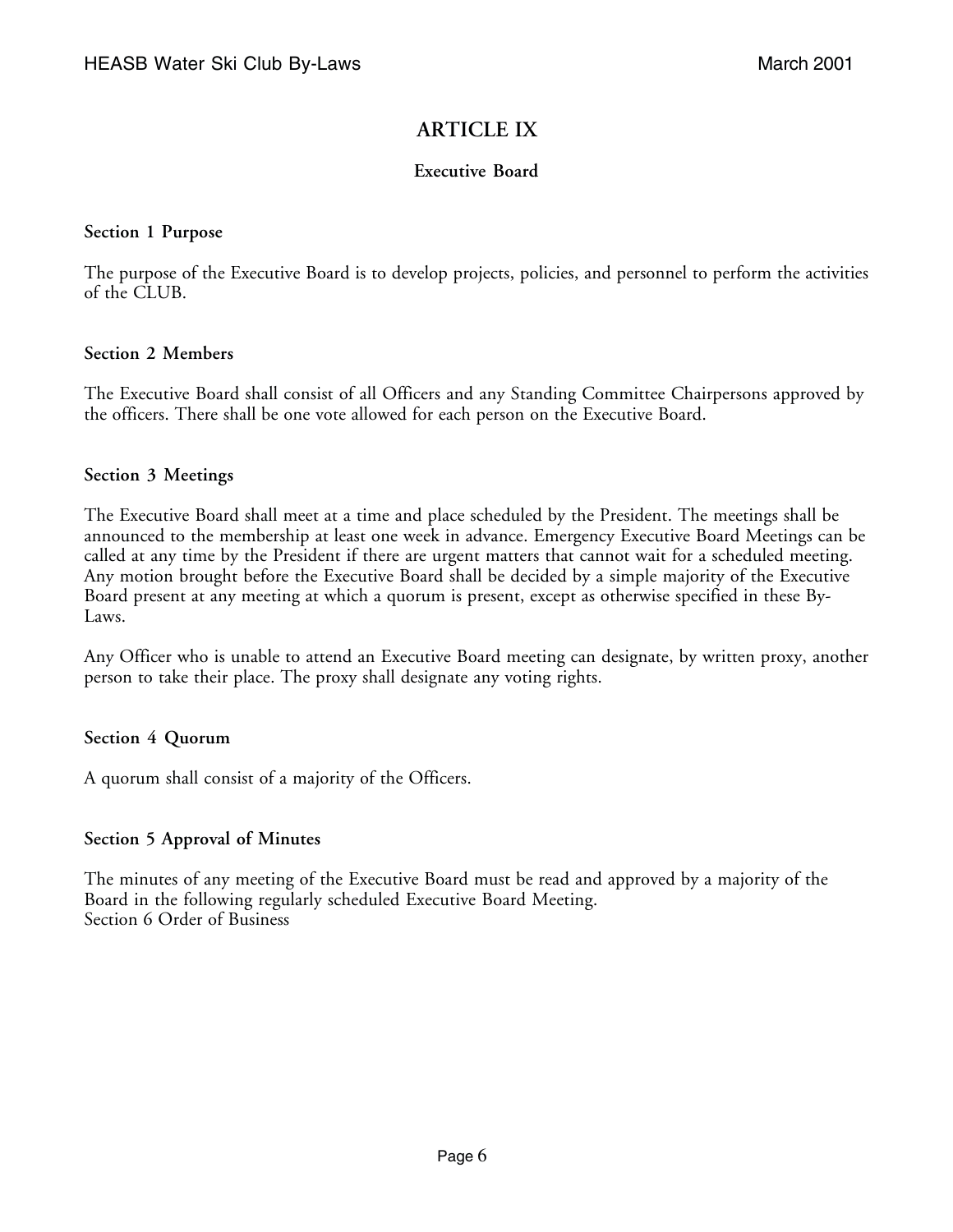The order of business at all meetings shall be:

- 1. Call to order
- 2. Introduction of guests
- 3. Minutes of preceding meeting
- 4. All Officer and Committee reports
- 5. Correspondence
- 6. Uncompleted business
- 7. New Business
- 8. Meeting adjourned

Business initiated by correspondence shall be scheduled by the presiding officer during he appropriate portion of the meeting.

# **ARTICLE X**

#### **Committees**

#### **Section 1 Standing Committees**

The Club shall have the following Standing Committees:

Membership Weekend Trips Boat Driver Coordinator Inventory Controller Special Events Coordinator Photographer / Historian Reservations Coordinator Newsletter Editor

#### **Section 2 Appointment of Committee Chairpersons**

The Standing Committee Chairpersons, along with additional Committee Chairpersons and special appointees shall be appointed by the President, subject to approval by three-fourths of the Officers. The appointment of the Standing Committee Chairpersons shall occur each year following the election of Officers.

The Boat Driver Coordinator shall not own a boat used by the CLUB.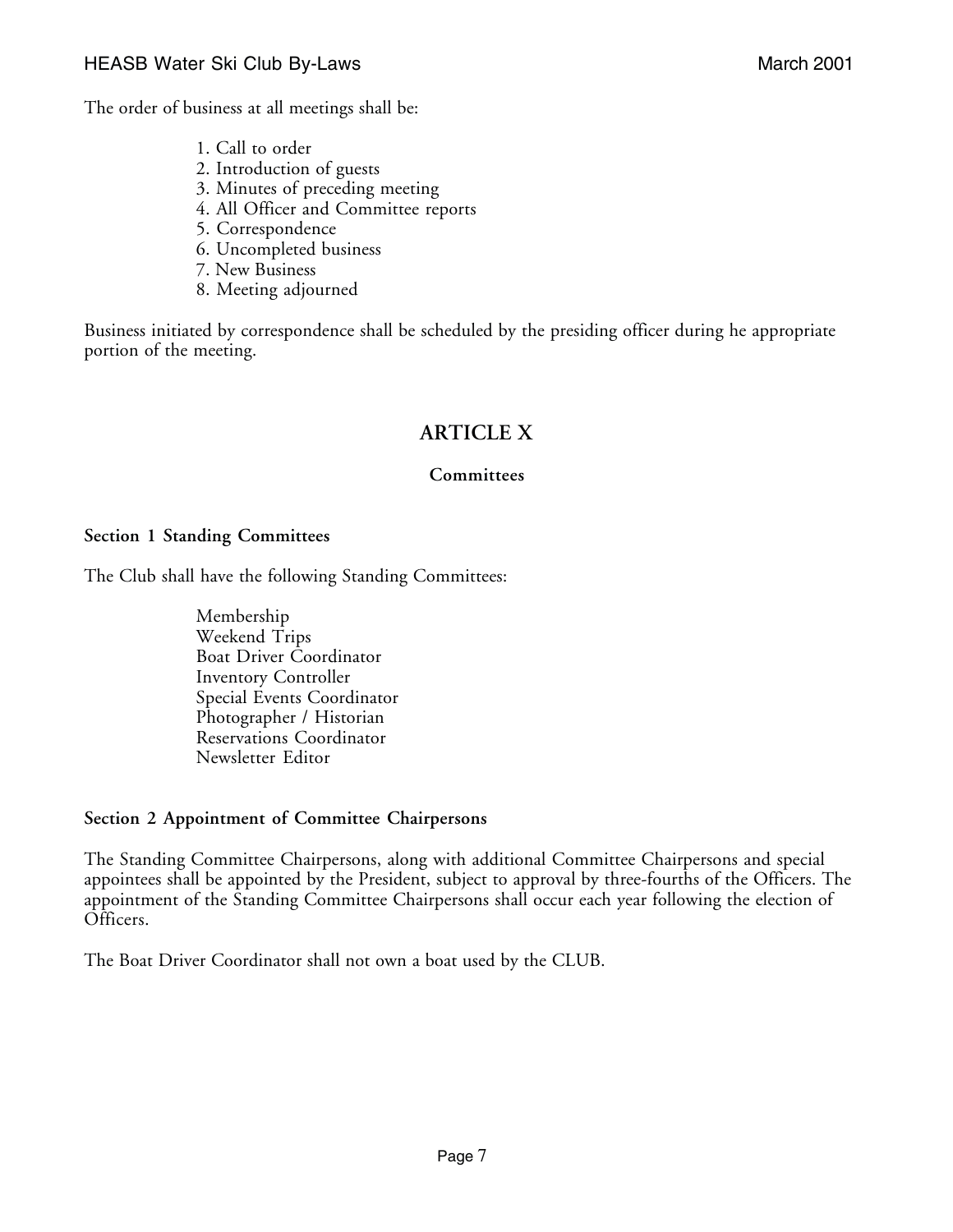## HEASB Water Ski Club By-Laws March 2001

#### **Section 3 Removal of Appointees**

Any appointees may be removed by resolution of three-fourths of the Officers.

#### **Section 4 Power of Committees**

Resolutions adopted by the committees shall be effective only upon formal adoption by the Executive Board. The Executive Board may alter any resolution made by a committee.

#### **Section 5 Committee Meetings**

Committees shall meet upon call of the respective committee chairperson or by order of the Executive Board. Attendance at all committee meetings shall be open to all members.

# **ARTICLE XI**

#### **Expenditures**

Expenditures in excess of \$50 per week or any one project expect to exceed \$50, other than trip expenses, shall be submitted to the Executive Board for approval. Upon completion of the approved project, the people involved must submit authentication and substantiation of the incurred expenditures to the Treasurer with 30 days.

# **ARTICLE XII**

#### **Annual Budget Forecast and Financial Reports**

An Annual Budget Forecast all be submitted by the Treasurer upon request by Hughes Employees Association or Raytheon Employees Association or Association of Boeing Employee Satellite Systems. The budget forecast shall include all items necessary to conduct the CLUB's business.

The Treasurer shall prepare a Balance Sheet and Income Statement at the end of each Fiscal Year and submit said report to the Executive board. The Treasurer shall prepare a monthly financial report for the board meetings. HEA and /or REA and/or ABESS shall have the authorization to audit the CLUB at any time and the Treasurer shall immediately open all CLUB records to HEA and /or REA and/or ABESS.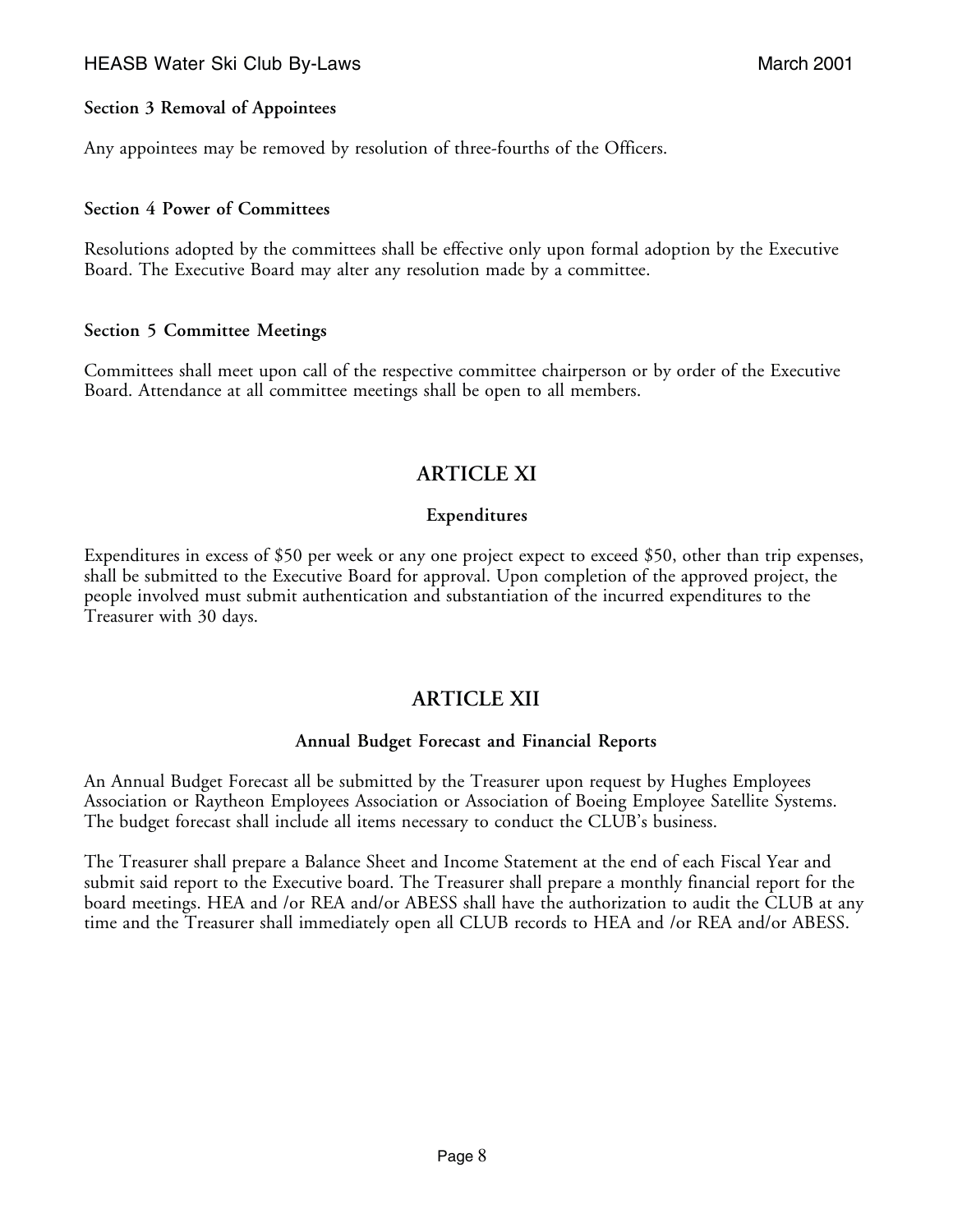# **ARTICLE XII**

## **Liability to Members**

The CLUB shall not be liable to anyone for injury or loss incurred by him/her while traveling to, participating in, or traveling from an activity sponsored by the CLUB, including meetings, or while using any facilities controlled by the CLUB.

# **ARTICLE XIV**

## **Gratuities and Rebates**

No member is to use the name of the CLUB and /or his/her CLUB position for the purpose of personal gain except as follows:

A person who provides his/her boat for the CLUB's weekend trips shall be paid a boat driver compensation, as determined by a vote of three-quarters of the Executive Board and stated in the CLUB's Boat Driver Guidelines, to defray expenses. The boat driver's trip fee shall be provided free of charge except for expenses to and from the trip location. The boat driver compensation can be adjusted from that cited in the Boat Driver Guidelines to reflect the increased or decreased fuel costs above \$1.60 per gallon for regular gas or for trips where a boat has broken down or otherwise been unable to pull skiers for the scheduled number of hours on the trip.

For trips other than weekend trips, the compensation shall be determined by the Executive Board.

A person acting as a trip leader shall be compensated for his/her trip based on the number of skiers, boat drivers and adult non-skiers on the trip as detailed in the Policies of HEASB Water Ski Club.

In the event of the abandoning of the CLUB, all CLUB property including donated property shall revert to Hughes Employees Association or Raytheon Employees Association or Association of Boeing Employee Satellite Systems.

# **ARTICLE XV**

## **Rules of Order**

The rules contained in the latest revision of Robert's Rules of Order shall govern all regular meetings, elections, and Executive Board Meetings, except in instances of conflict between said rules of order and the By-Laws of the CLUB or Provisions of Law. In such instances, Robert's Rules shall not prevail.